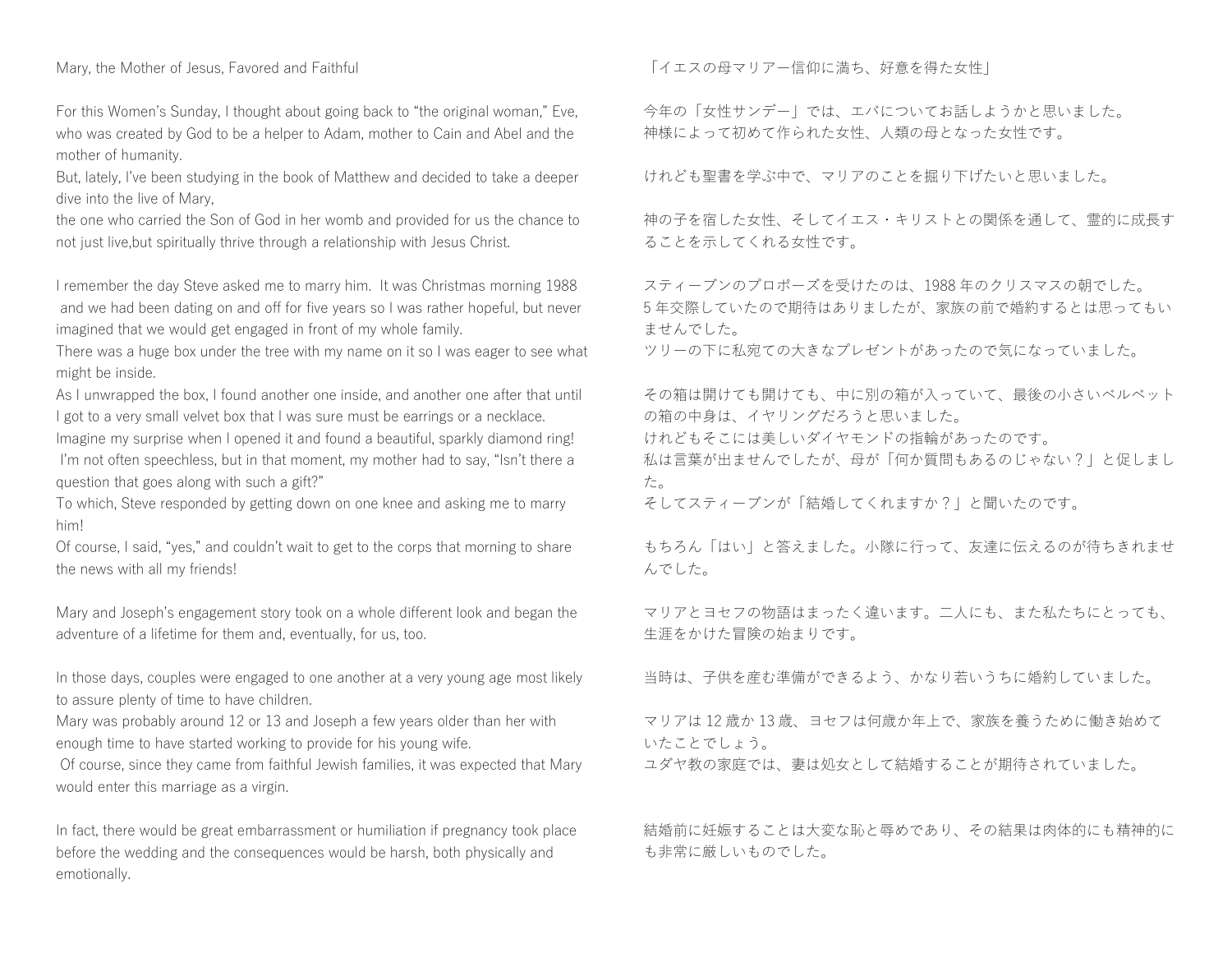So, when the Angel Gabriel visited Mary and told her that she had found favor with God and would conceive and give birth to a son named Jesus, it's not surprising that she was "confused and disturbed."

She asked all the right questions, the Angel answered them completely and then she simply accepted God's plan and said, "I am the Lord's servant, may everything you have said about me come true."

I imagine that felt like the easy part when she realized she would now have to tell Joseph about these strange circumstances.

He was a good man, but surely even he would not tolerate this crazy plan.

It wasn't until he, too, was visited by an angel who assured him that what Mary shared was true and that they would have the privilege of raising the Messiah.

You know the rest of the story.

Jesus was born in Bethlehem. The angels sang. The shepherds visited. The wise men brought gifts.

Mary and Joseph dedicated Jesus in the Temple. He grew up. His earthly ministry began publicly at the Wedding at Cana.

He developed a following of believers which included his 12 disciples.

He was arrested, crucified, buried, resurrected, and now sits at the right hand of the Father, defending us every step of the way.

So, what do we learn from Mary in all of this? And, how does it apply to our lives today?

1. Mary knew God's Word, particularly the Old Testament prophecies, so she understood the Angel's words when he shared Jesus' birth plan with her.

Later in the story, while visiting her cousin, Elizabeth, she gave praise to the Lord with words taken right from scripture.

She couldn't have done that without having listened to the lessons of her youth and applying them to her heart.

We need to study God's word so we can learn how we should live.

We need to know about the people of the Bible, their experiences can be an inspiration to us as we navigate difficult relationships and challenges.

And, when we remain in His Word, we experience a deeper relationship with Him through the supernatural power of the Holy Spirit.

ですから、天使がマリアに現れて、あなたは神の好意を得て、イエスという男の 子を産むと告げた時、彼女が動揺したのは無理もありません。

マリアはもっともな質問をし、天使の答えを聞いた後、「私は主のしもべで す。お言葉どおりなりますように」と神の計画を受け入れました。

けれど、ヨセフにこの状況を伝えることは、とても辛く難しいことだったでしょ う。

ヨセフがいかに善良な人でも、この状況はきっと耐えられない。

しかし彼にも天使が訪れ、マリアの話が真実であると伝え、二人にメシアの両親 となる特権が与えられました。

後はご存知でしょう。

イエスの誕生。天使の賛美。羊飼いの訪問に賢者の贈り物。

神殿での献児式があり、イエスは成長し、公の働きはカナの婚礼から始まりまし た。

12 人の弟子を含む大勢の人がイエスに従いました。

イエスは捕まり、十字架で死に、埋葬され、復活し、今は御座から私たちを守っ ておられます。

私たちはマリアから何を学び、自分に当てはめることができるでしょう。

1 番に、マリアは旧約聖書の預言を知っていたので、イエスの誕生という天使の 言葉を理解しました。 いとこのエリサベトを訪ねた時、マリアはみ言葉を引用して主を賛美していま す。

学んだことを心に留めていなければできないことです。

私たちも神の言葉から生き方を学びましょう。 聖書の人物から、困難や人間関係の課題を乗り越えるインスピレーションを得る ことができます。

そして、み言葉を通して聖霊の力が働き、神との関係をより深めることができま す。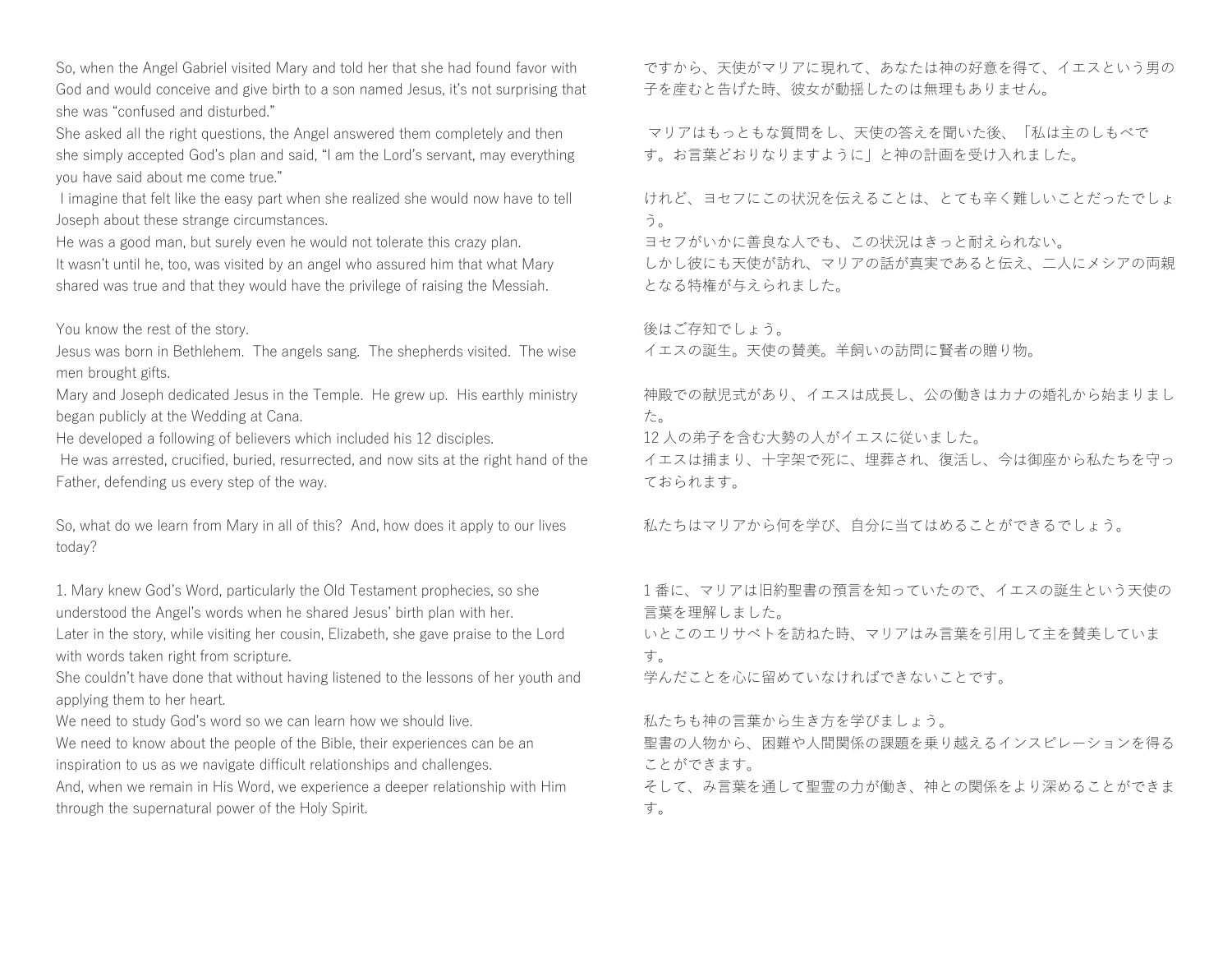2 Mary was willing to be used by God.

I'd like to think I would have responded as quickly as Mary, but I'm not so sure! The truth is, if your initial reaction to God's plan for your life is fear or concern, you're in good company.

Not only was Mary initially "disturbed" when the angel visited, there were others throughout scripture who were unsettled with the plan for their lives.

Moses was concerned about his inability to speak clearly.

Jeremiah thought he was too young.

David didn't think he was worthy,

Jonah was so scared, he ran away, and we know that didn't end well!

Mary didn't have all the information, but she trusted that God did!

We must be willing to submit to God's will no matter how it might change the path we thought our lives were taking.

3. Mary had faith in Jesus and turned to Him when she had a problem to be solved. In the story about the wedding at Cana, found in John 2:1-11, they had run out of wine and Mary took the problem to her son.

His response seemed strange to her, but although she didn't understand what Jesus was going to do, she trusted him to do what was right.

She told the servants, "Whatever He says to you, DO IT!" She recognized that her job was to take her problems to Him and lead others to do the same.

Sometimes, we take our problems to everyone except Jesus and then we're surprised when we don't get the right answers.

We must get in the habit of going to the source of wisdom and the One who knows everything about us.

4Mary was faithful to the end, living her life as a servant of the Lord. She was quiet before the Lord and meditated on all He did in her life. Twice we read that she "kept all these things and pondered them in her heart." She did so just after the Shepherd's visit to the stable and then again after Jesus disappeared from the family and was found teaching at the Temple. She was aware of God's leading as she tried to be a good mother, a faithful wife, and a student of His teaching.

We, too, should enjoy the intimacy of our relationship with the Lord. Not everything has to be shared, some things should just deepen our faith in Him.

Her faith held strong to the very end. Mary saw her son die. She wept, yet her faith grew, and she dedicated her life to Him.

2番目に、マリアは御心を望みました。

自分はマリアのようにすぐに応答できただろうかと思います。

もし恐れや不安が最初の反応であれば、それはあなただけではありません。

マリアが「動揺」したように、神様の計画に不安を感じた人たちが聖書には何人 も登場します。 モーセは口下手であることを エレミヤは自分は若すぎる ダビデは自分はふさわしくないと、 そしてヨナは恐れのあまり逃げ出しました。 マリアは理解できない中にも、神様を信頼しました。

私たちは自分の計画とは違ったとしても、神様の御心に従う必要があります。

3番目に、マリアはイエス様を信じ、イエス様に頼りました。 カナの婚礼で、ぶどう酒が無くなった時、マリアはイエス様に頼りました。

どう対応するのかは分からなくても、イエス様に頼れば大丈夫との信頼があった のです。

問題はイエス様に持っていくこと。周りの人にもそのように進めることをマリア は心に留めていました。

イエス様に頼ることをしないまま、答えが見つからず苦しむという経験をしてい ないでしょうか。

知恵の源である方、私たちのすべてをご存知の方に頼りましょう。

4 番目に、マリアは主のしもべとして信仰の生涯をまっとうしました。 自分の生涯でイエス様が行われたことを黙想しました。

「これらの出来事を心に納めて思い巡らした」という箇所が 2 回あります。羊 飼いが訪問した時と、イエスが神殿で教えておられる姿を発見した時です。

母、妻、また神の教えを学ぶ者として、マリアは神様の導きを心に留めました。

私たちもこのような主との親しい関係性を楽しみましょう。神様への信頼が増し ていきます。

マリアは最後まで信仰を堅く保ちました。イエスの死に涙した後も、信仰は強め られ、生涯をささげました。